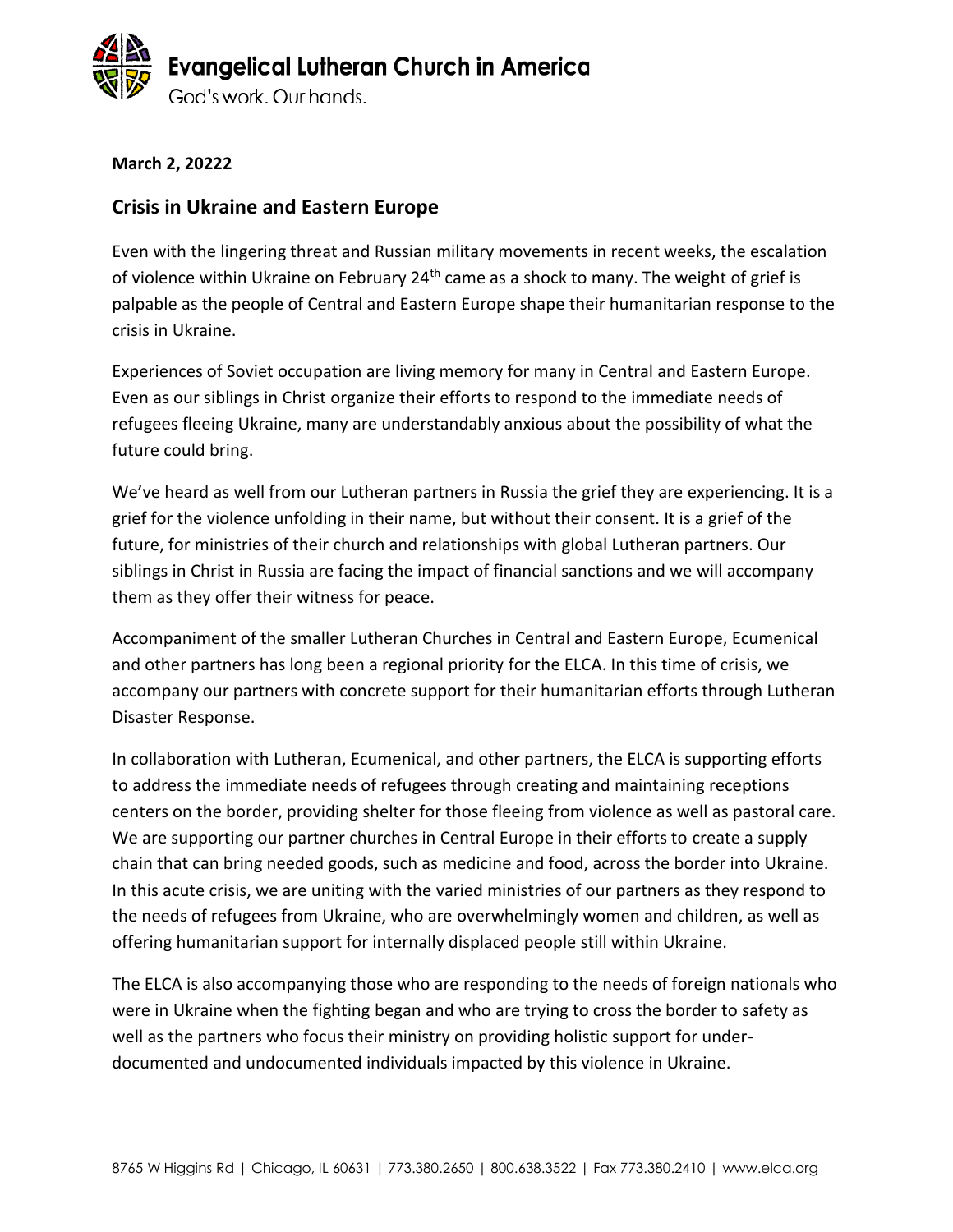

These include overwhelming numbers of members of Roma communities as well as non-European nationals who often face racial and ethnic discrimination. For example, the Lutheran Church in Hungary reports welcoming 100 Ugandans who crossed the border at Ukraine.

The violence in Ukraine will have long-term impacts throughout the region. It will be critical for the ELCA to continue to accompany churches and diaconal agencies as they address the trauma that accompanies violence, dislocation, and family separation. Ministering to these needs is critically important and an area of expertise within several the programs we are supporting.

Please keep our companions and partners in Central and Eastern Europe in your prayers during these turbulent times.

**Evangelical Church of the Augsburg Confession in Poland (ECACP), Evangelical Church of the Augsburg Confession in Romania (ECACR), Evangelical Church of the Augsburg Confession in Slovakia (ECACS), Evangelical Lutheran Church in Hungary, German Evangelical Lutheran Church of Ukraine (GELCU), and in collaboration with Lutheran World Federation (LWF), ACT Alliance, Church World Service (CWS), Hungarian Interchurch Aid (HIA) and Phiren Amenca.** 

\_\_\_\_\_\_\_\_\_\_\_\_\_\_\_\_\_\_\_\_\_\_\_\_\_\_\_\_\_\_\_\_\_\_\_\_\_\_\_\_\_\_\_\_\_\_\_\_\_\_\_\_\_\_\_\_\_\_\_\_\_\_\_\_\_\_\_\_\_\_\_\_\_\_\_\_\_\_\_\_\_\_\_\_\_



Evangelical Lutheran Church in America God's work. Our hands.



### ELCA Lutheran Disaster Response six-month response plan

| Country | Organization | <b>Activities</b>                                       | <b>Amount (USD)</b> |
|---------|--------------|---------------------------------------------------------|---------------------|
| Poland  | LWF/ECACP    | Refugees and IDPs with some cash support and            | \$350,000           |
|         |              | emergency non-food items such as beds, mattresses,      |                     |
|         |              | blankets, linens, food, hygiene items and dignity kits. |                     |
|         |              | Protection and safeguarding of vulnerable individuals   |                     |
|         |              | and groups, psychosocial care pastoral support,         |                     |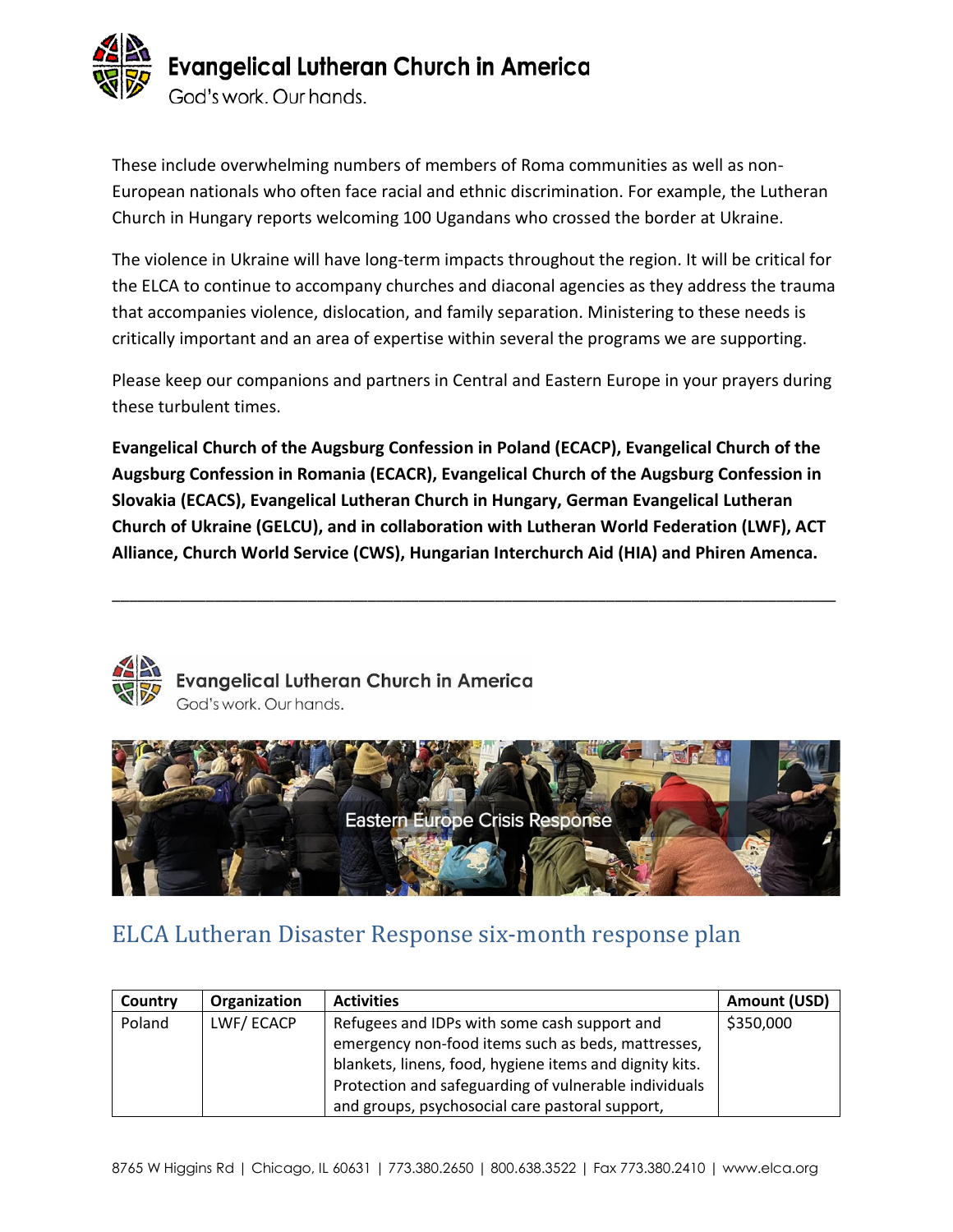

# **Evangelical Lutheran Church in America**<br>God's work. Our hands.

|         |                                                   | gender justice and the prevention of sexual<br>exploitation and abuse; water sanitation & hygiene;<br>non-food item distribution; cash-based assistance;<br>shelter; livelihoods and education.<br>Works with Red Cross to coordinate supplies into the<br>border in Ukraine.                                                                                                                                                                                                                                                                                                                                                                                                                                                                                                                                                                                                                                                                                                                                                                                                                                                                         |                                                                                    |
|---------|---------------------------------------------------|-------------------------------------------------------------------------------------------------------------------------------------------------------------------------------------------------------------------------------------------------------------------------------------------------------------------------------------------------------------------------------------------------------------------------------------------------------------------------------------------------------------------------------------------------------------------------------------------------------------------------------------------------------------------------------------------------------------------------------------------------------------------------------------------------------------------------------------------------------------------------------------------------------------------------------------------------------------------------------------------------------------------------------------------------------------------------------------------------------------------------------------------------------|------------------------------------------------------------------------------------|
| Ukraine | LWF/GELCU                                         | Refugees and IDPs with some cash support and<br>emergency non-food items such as beds, mattresses,<br>blankets, linens, food, hygiene items and dignity kits.<br>Protection and safeguarding of vulnerable individuals<br>and groups, psychosocial care pastoral support,<br>gender justice and the prevention of sexual<br>exploitation and abuse; water sanitation & hygiene;<br>non-food item distribution; cash-based assistance;<br>shelter; livelihoods and education.<br>Works with Red Cross to coordinate supplies into the<br>border in Ukraine.<br>Continued pastoral work with GELCU.                                                                                                                                                                                                                                                                                                                                                                                                                                                                                                                                                     | \$350,000<br>(\$100,000 for<br>clergy and<br>operation<br>costs for six<br>months) |
|         | ACT Alliance /<br>Hungarian<br>Interchurch<br>Aid | HIA launched two truckloads of non-perishable food<br>donations from Budapest to Transcarpathia. The<br>value of the aid consignment weighing more than 28<br>tons is HUF 13.7 million (EUR 40 000. Donations will<br>be distributed by HIA in Beregovo and Uzhhorod for<br>families forced to flee their homes due to the war.<br>Scaled up the capacities of our field office in<br>Beregovo, which will support the care of tens of<br>thousands of refugees arriving in the border area.<br>Due to the shortage of goods in Ukraine, HIA is<br>continuously supplying durable food and hygiene<br>items from Hungary. The delivery of donations and<br>the effectiveness of the humanitarian work of the<br>Hungarian Interchurch Aid are facilitated by signed<br>cooperation agreement with the Governor of<br>Transcarpathia and close cooperation with local<br>partners.<br>In addition, a humanitarian info point is being set up<br>in Beregovo to help those arriving to the border and<br>waiting for entering Hungary. Hot tea, food and<br>blankets will be distributed from here together with<br>information on shelters in Hungary. | \$150,000                                                                          |
|         |                                                   | HIA is heading to Lviv to build partnership, to lay the<br>ground for the new office, to recruit staff; to build up<br>our and strengthen our local partnership network                                                                                                                                                                                                                                                                                                                                                                                                                                                                                                                                                                                                                                                                                                                                                                                                                                                                                                                                                                               |                                                                                    |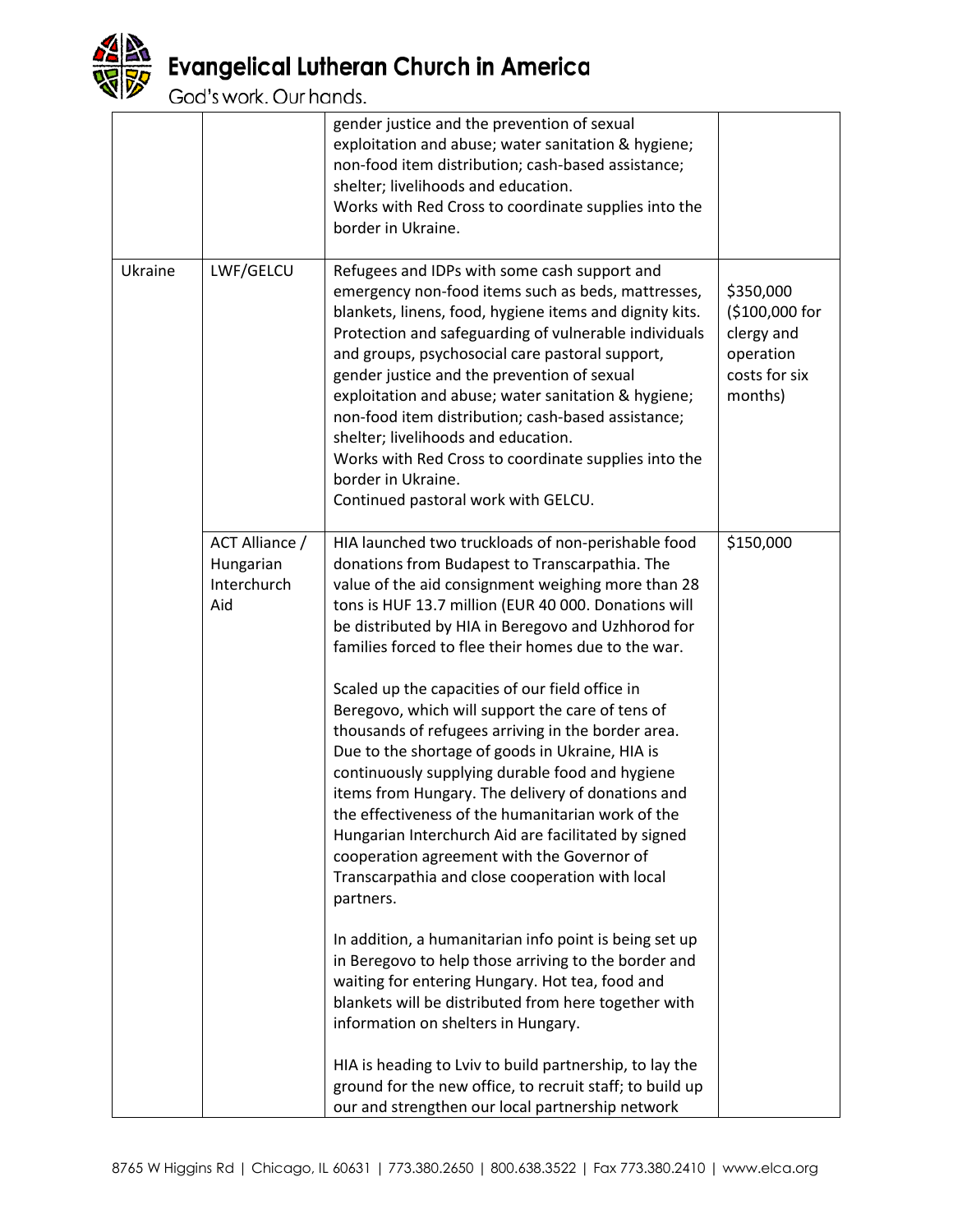

# **Evangelical Lutheran Church in America**<br>God's work. Our hands.

|                  |                                                                     | around Lviv we have positive response from the<br>following partners: International Relations<br>Department of Mayor Office of Lviv, Greek Catholic<br>Church, OCHA local representative, UNDP local<br>representative.                                                                                                                                                                                                                                                      |           |  |
|------------------|---------------------------------------------------------------------|------------------------------------------------------------------------------------------------------------------------------------------------------------------------------------------------------------------------------------------------------------------------------------------------------------------------------------------------------------------------------------------------------------------------------------------------------------------------------|-----------|--|
| Hungary          | Evangelical<br>Lutheran<br>Church in<br>Hungary                     | Ministry with African Nationals and the diaconal<br>ministry coordinating with the response for refugees<br>and IDPs in northeast Hungary.                                                                                                                                                                                                                                                                                                                                   | \$300,000 |  |
|                  | ACT Alliance /<br><b>HIA</b>                                        | HIA is scaling up its shelter capacities also in Hungary,<br>in its existing institutions - in Debrecen, Miskolc and<br>Budapest - where they can receive and help refugee<br>families.                                                                                                                                                                                                                                                                                      | \$150,000 |  |
|                  |                                                                     | In collaboration with the Evangelical Lutheran Church<br>in Hungary, establish shelters according to need for<br>refugees.                                                                                                                                                                                                                                                                                                                                                   |           |  |
|                  | Phiren Amenca                                                       | Support for Roma families in Ukraine and in bordering<br>countries. (pending)                                                                                                                                                                                                                                                                                                                                                                                                | \$25,000  |  |
| Slovakia         | LWF / ECACS                                                         | Refugees and IDPs with some cash support and<br>emergency non-food items such as beds, mattresses,<br>blankets, linens, food, hygiene items and dignity kits.<br>Protection and safeguarding of vulnerable individuals<br>and groups, psychosocial care pastoral support,<br>gender justice and the prevention of sexual<br>exploitation and abuse; water sanitation & hygiene;<br>non-food item distribution; cash-based assistance;<br>shelter; livelihoods and education. | \$150,000 |  |
| Moldova          | <b>CWS</b>                                                          | Support refugees and IDPs in the region (pending).                                                                                                                                                                                                                                                                                                                                                                                                                           | \$250,000 |  |
| Romania          | LWF/ECACR<br>and<br>Evangelical<br>Lutheran<br>Church in<br>Romania | Refugees and IDPs with some cash support and<br>emergency non-food items such as beds, mattresses,<br>blankets, linens, food, hygiene items and dignity kits.<br>Protection and safeguarding of vulnerable individuals<br>and groups, psychosocial care pastoral support,<br>gender justice and the prevention of sexual<br>exploitation and abuse; water sanitation & hygiene;<br>non-food item distribution; cash-based assistance;<br>shelter; livelihoods and education. | \$150,000 |  |
| In the pipeline: |                                                                     |                                                                                                                                                                                                                                                                                                                                                                                                                                                                              |           |  |